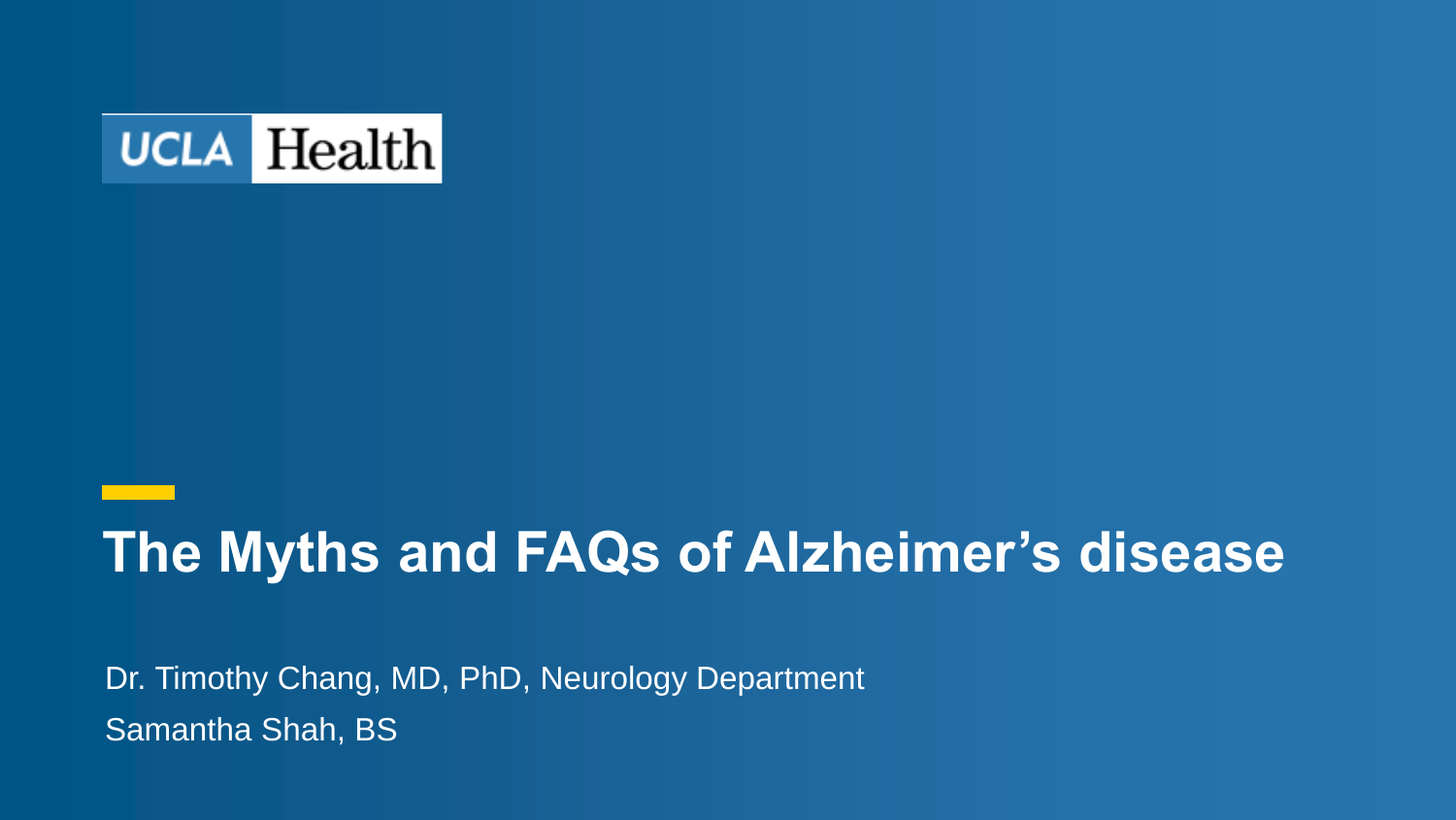### **Myth: Dementia and Alzheimer's disease are the same thing**



Alzheimer's disease is a type of dementia, accounting for 60–80% of all dementia cases. Other types of dementia include frontotemporal dementia (FTD), vascular dementia, mixed dementia, and Lewy body dementia.

The National Institute on Aging define dementia as "the loss of cognitive functioning — thinking, remembering, and reasoning and behavioral abilities to such an extent that it interferes with a person's daily life and activities."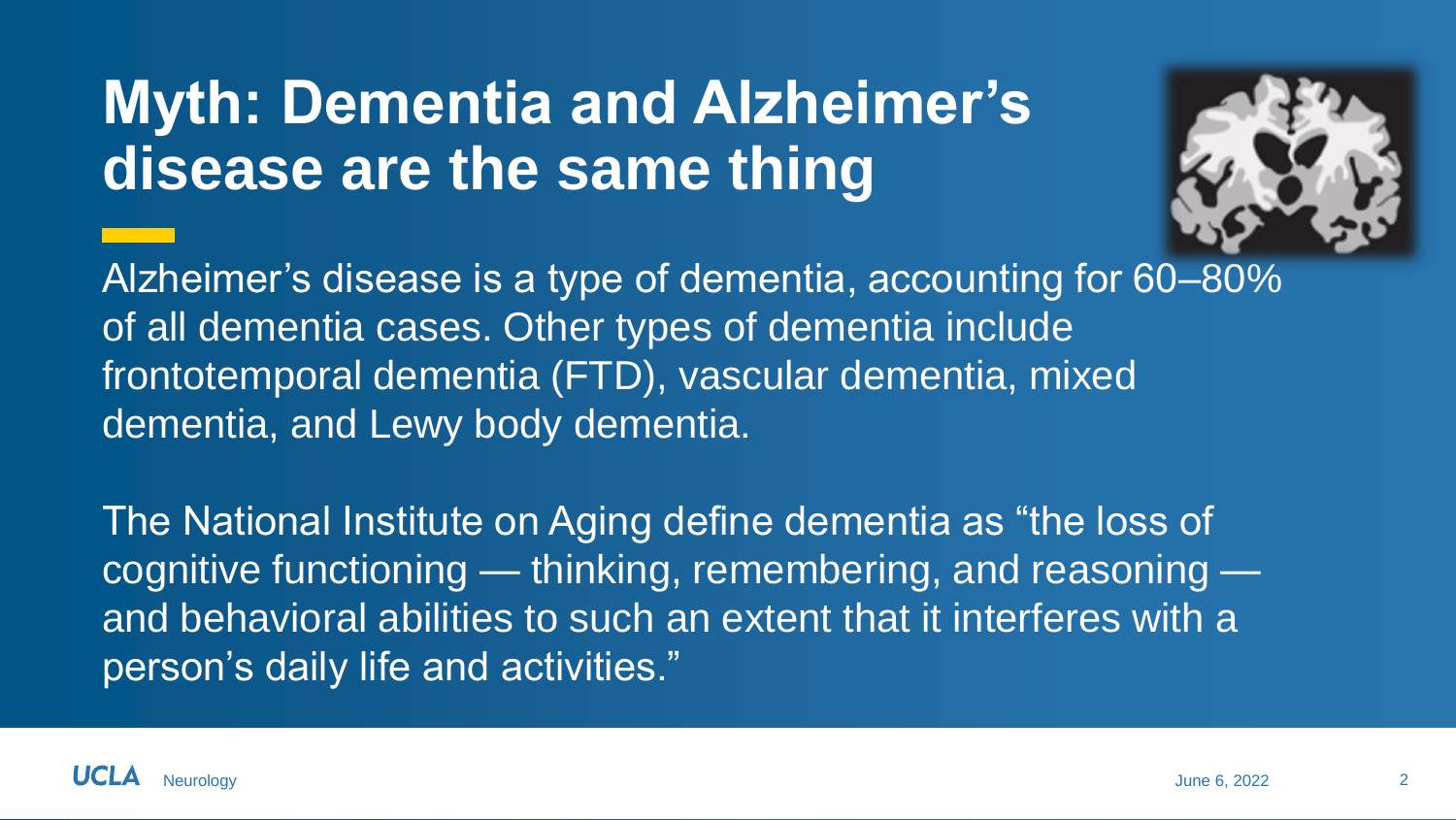### **Myth: Dementia is inevitable with age**

Dementia is not a normal part of aging. Age is a risk factor

According to a report that the Alzheimer's Association published, Alzheimer's disease, which is the most common form of dementia, affects 3-10% of people aged 65–74 years in the U.S.

As a result of the risk increasing as we age, 17% of people aged 75–84 years and 32% of people aged 85 years and older have a dementia diagnosis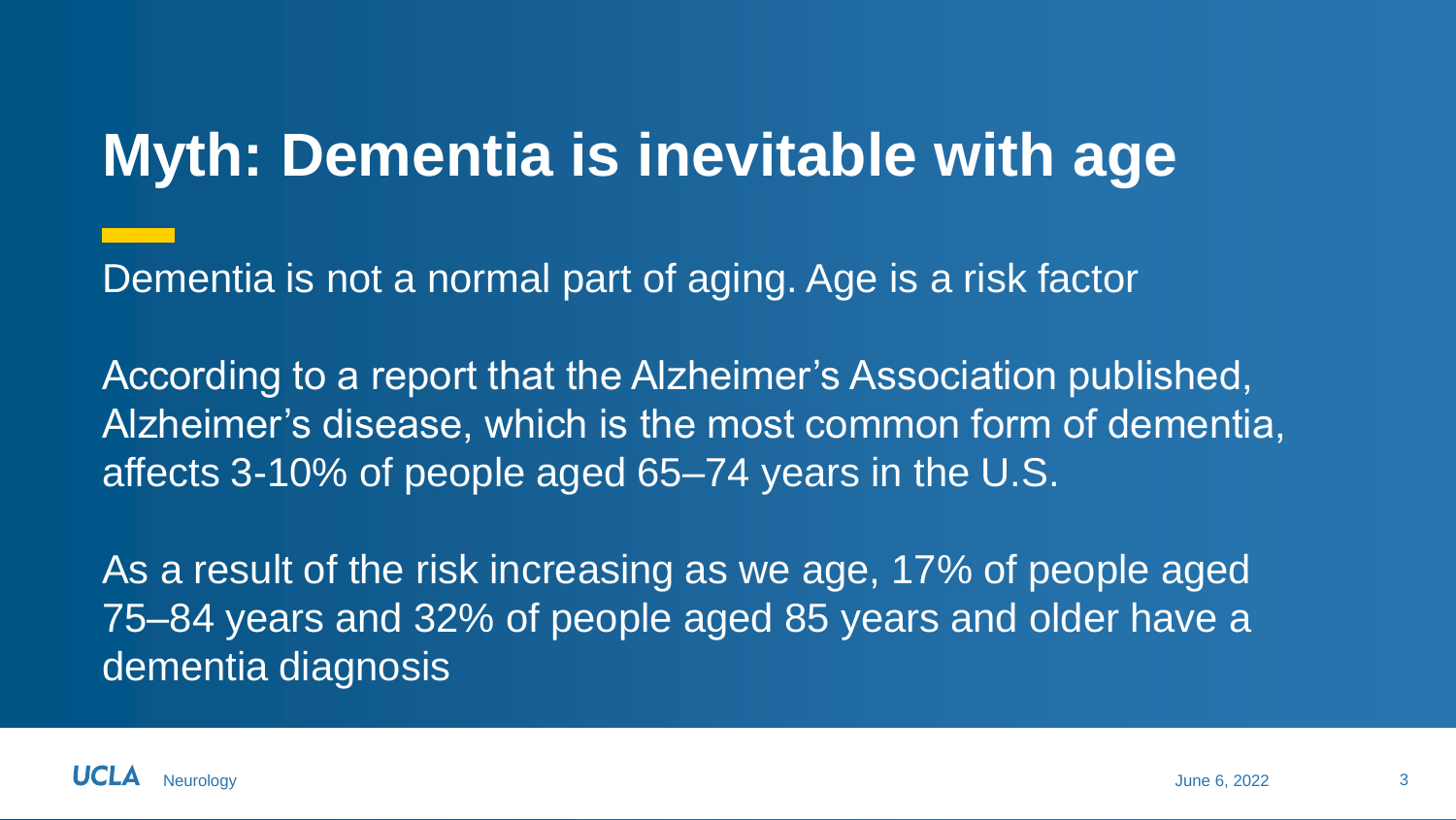### **Myth: Memory loss always signifies dementia**

Although memory loss can be an early symptom of dementia, it does not necessarily signify the start of this condition. Human memory can be unpredictable, and we all forget things occasionally.

However, if memory loss is interfering with everyday life, it may be one symptom of dementia

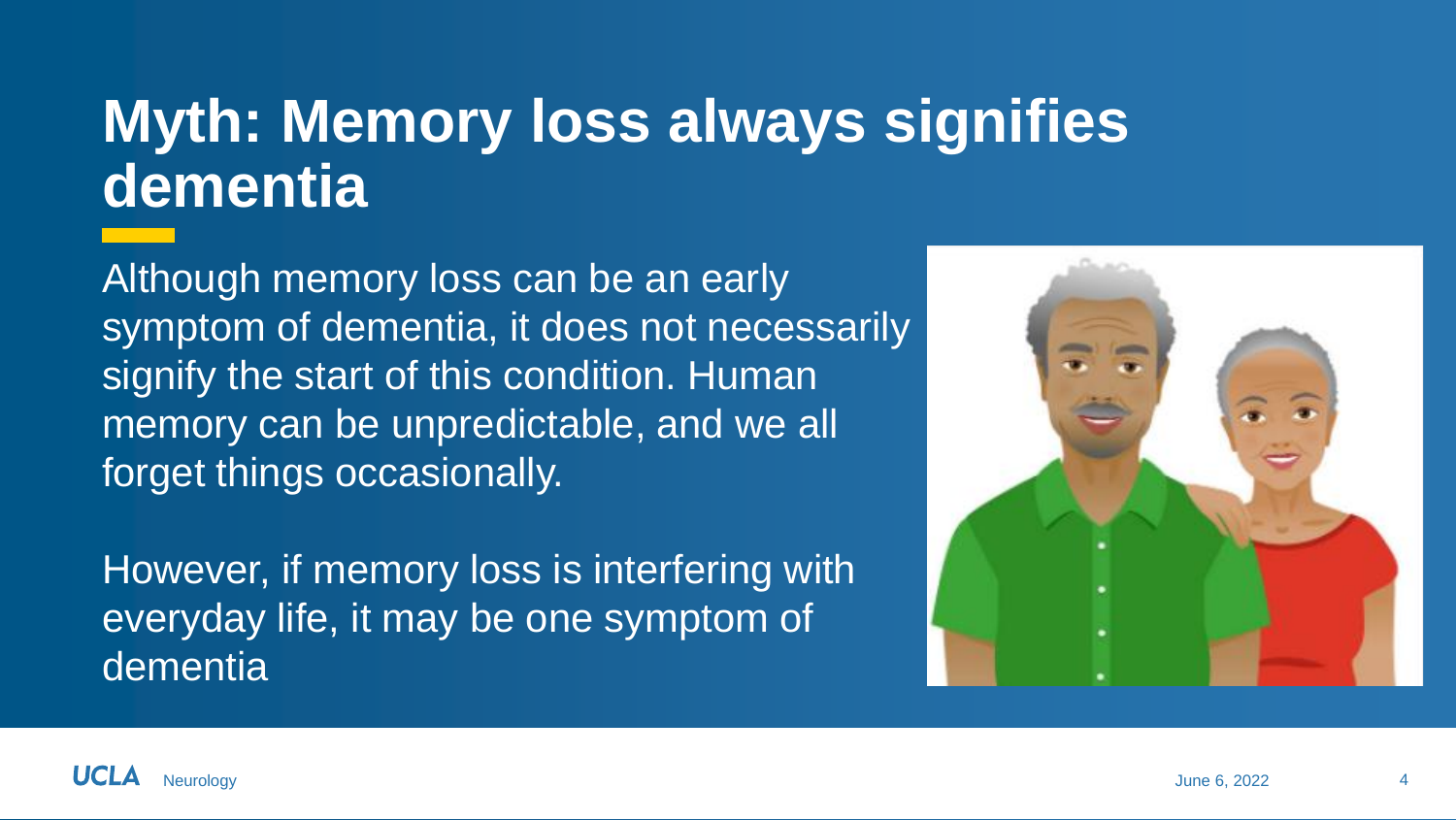### **Myth: Dementia only affects older adults**

Age is a risk factor for dementia, but dementia can affect younger adults in rare cases. Some scientists estimate that, in people aged 30–64 years, 38–260 people in 100,000 (0.038%–0.26%) develop early-onset dementia.

In the 55–64 age bracket, this increases to close to 420 people in 100,000 (0.4%).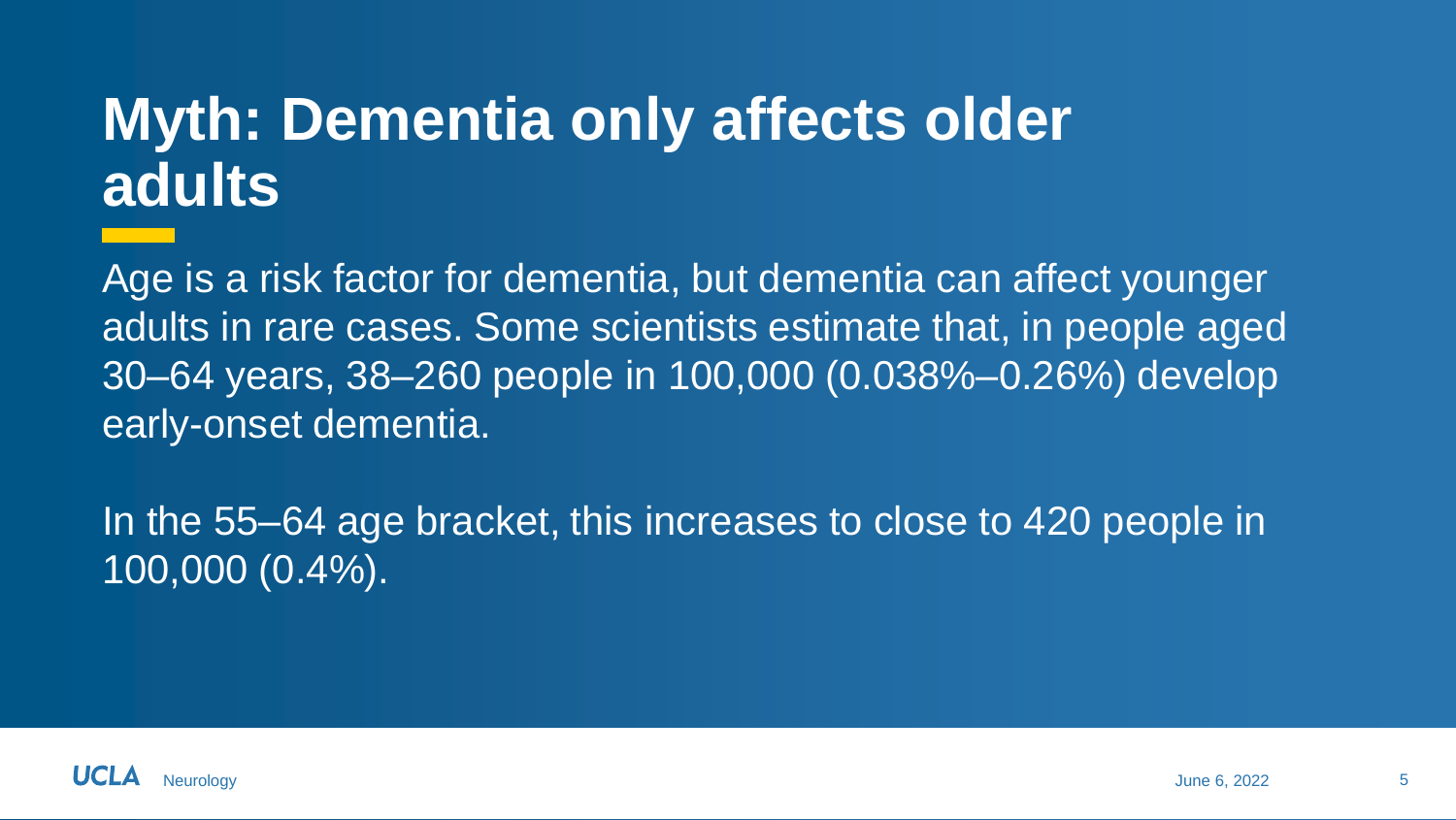## **Myth: A family member has dementia, so I will get it**

A common myth is that dementia is purely genetic. In other words, if a person's family member has a dementia diagnosis, they are guaranteed to develop dementia later in life. This is not true.

Although there is a genetic component to some forms of dementia, the majority of cases do not have a strong genetic link.

Early-onset Alzheimer's disease is relatively uncommon. It occurs in about 5.5% of all Alzheimer's disease cases.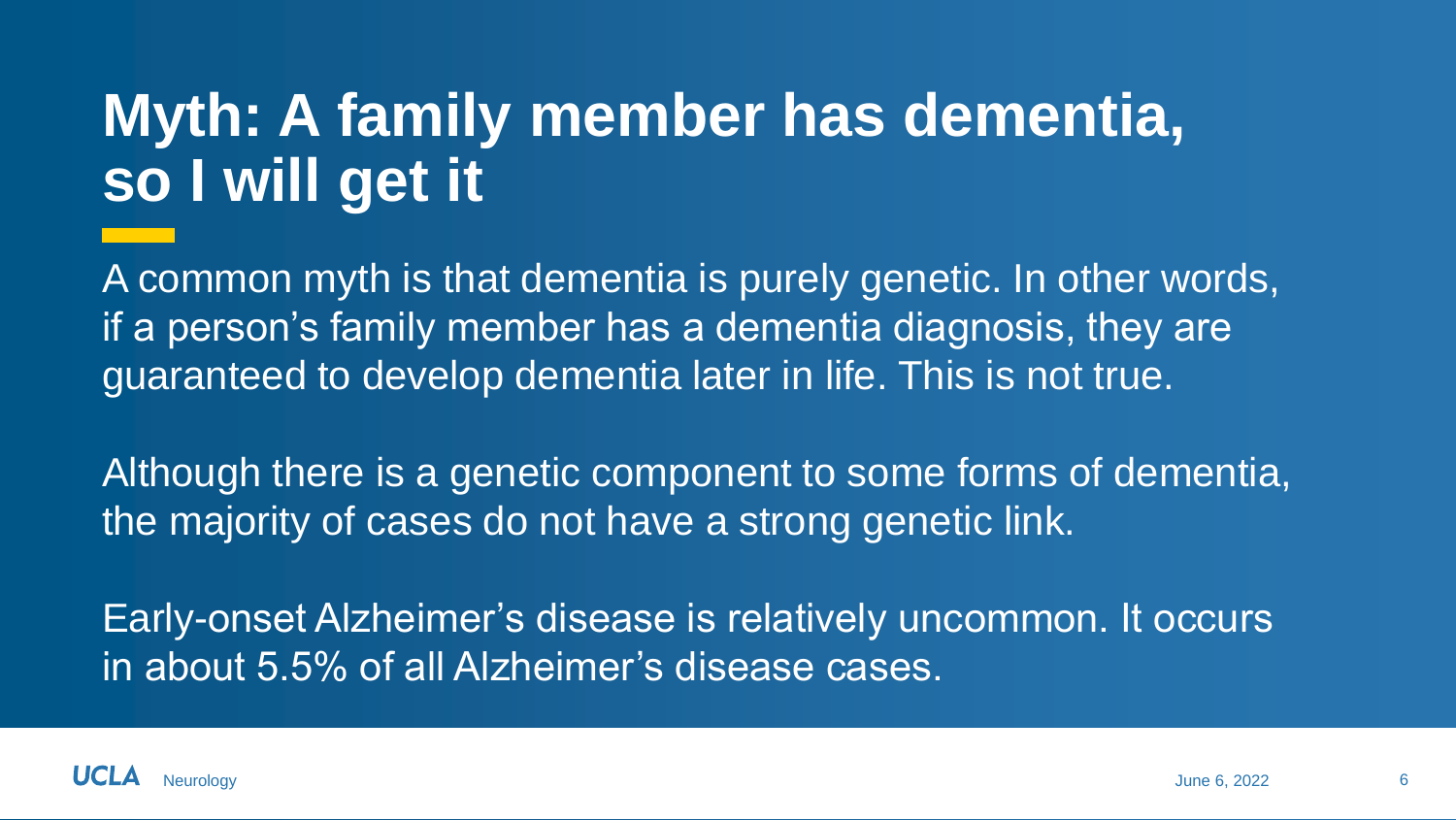### **Myth: Dementia signals the end of a meaningful life**

Thankfully, this is not the case. Many people with a dementia diagnosis lead **active**, **meaningful** lives.

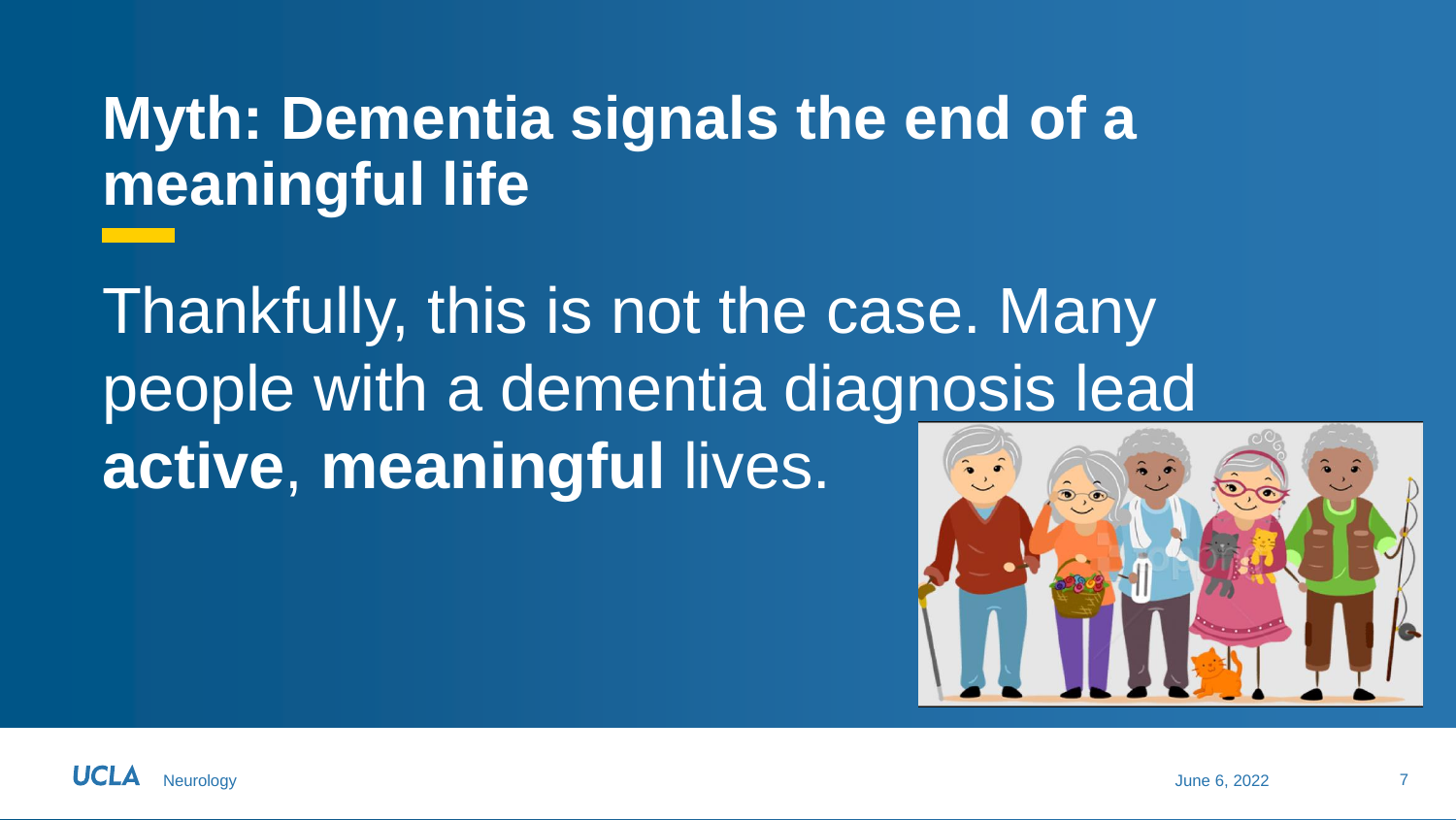### **What is the difference between Alzheimer's disease and other types of dementia?**

o AD

o Vascular dementia

### Other characteristics

- o Frontotemporal dementia
- o Lewy body dementia

o Progressive Supranuclear Palsy

o Corticobasal Syndrome

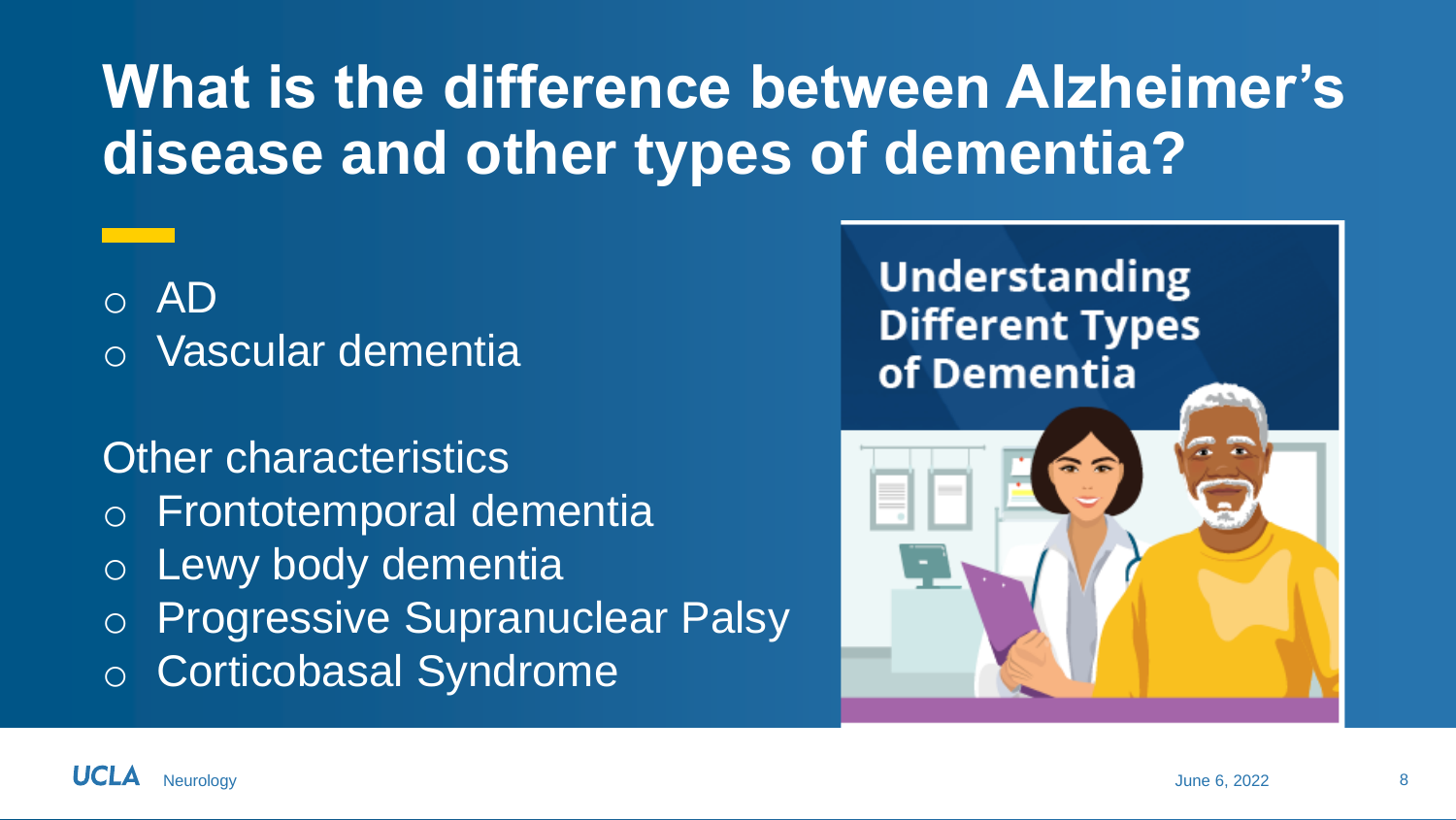**What does a typical diagnostic work up look like for AD/Dementia? What test should be included?**

### History and Physical

TSH, B12

MRI brain



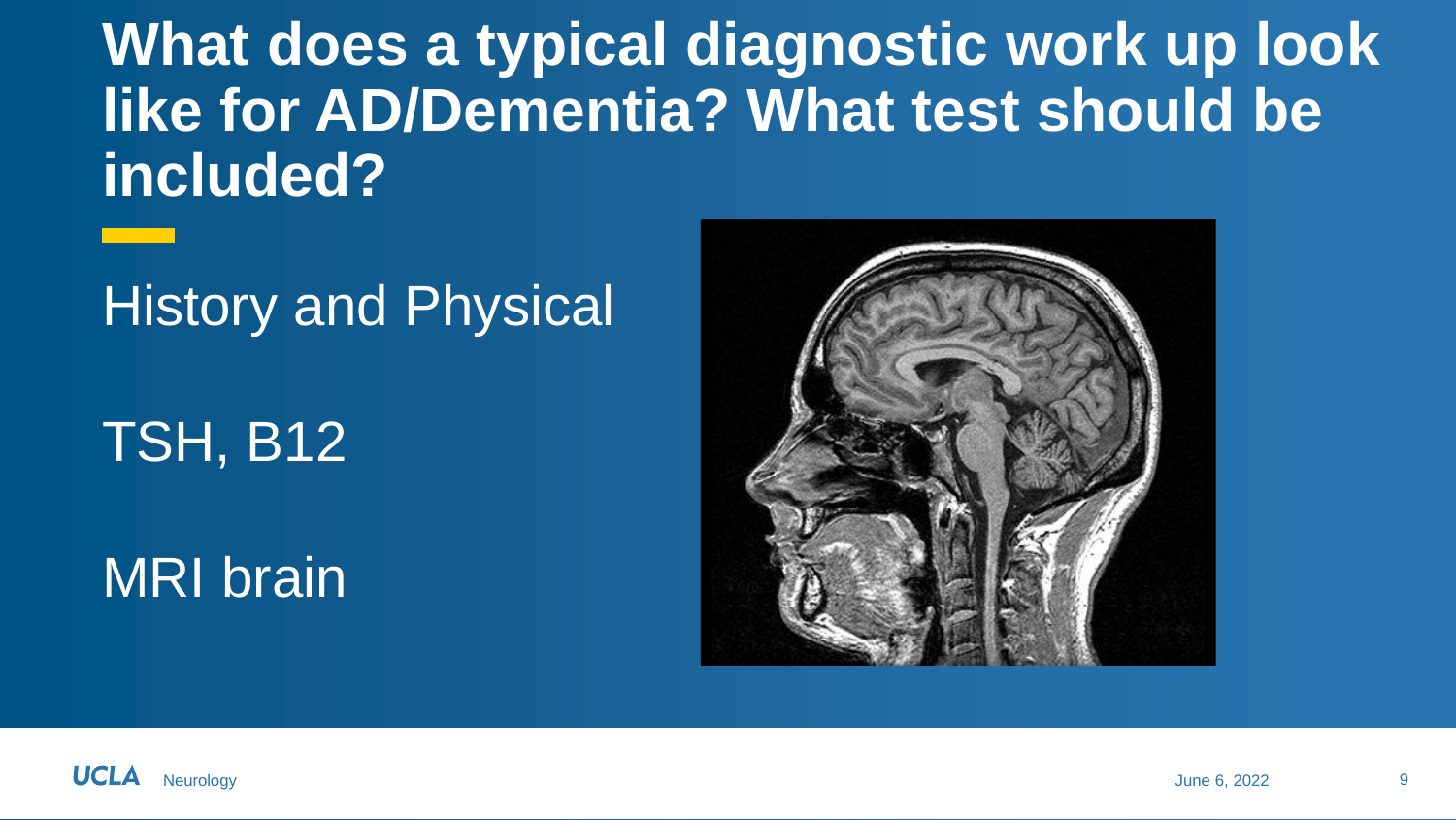### **When is a PET scan/MRI/spinal tap needed? Should they push for these?**

### Not always necessary

Consider if additional symptoms



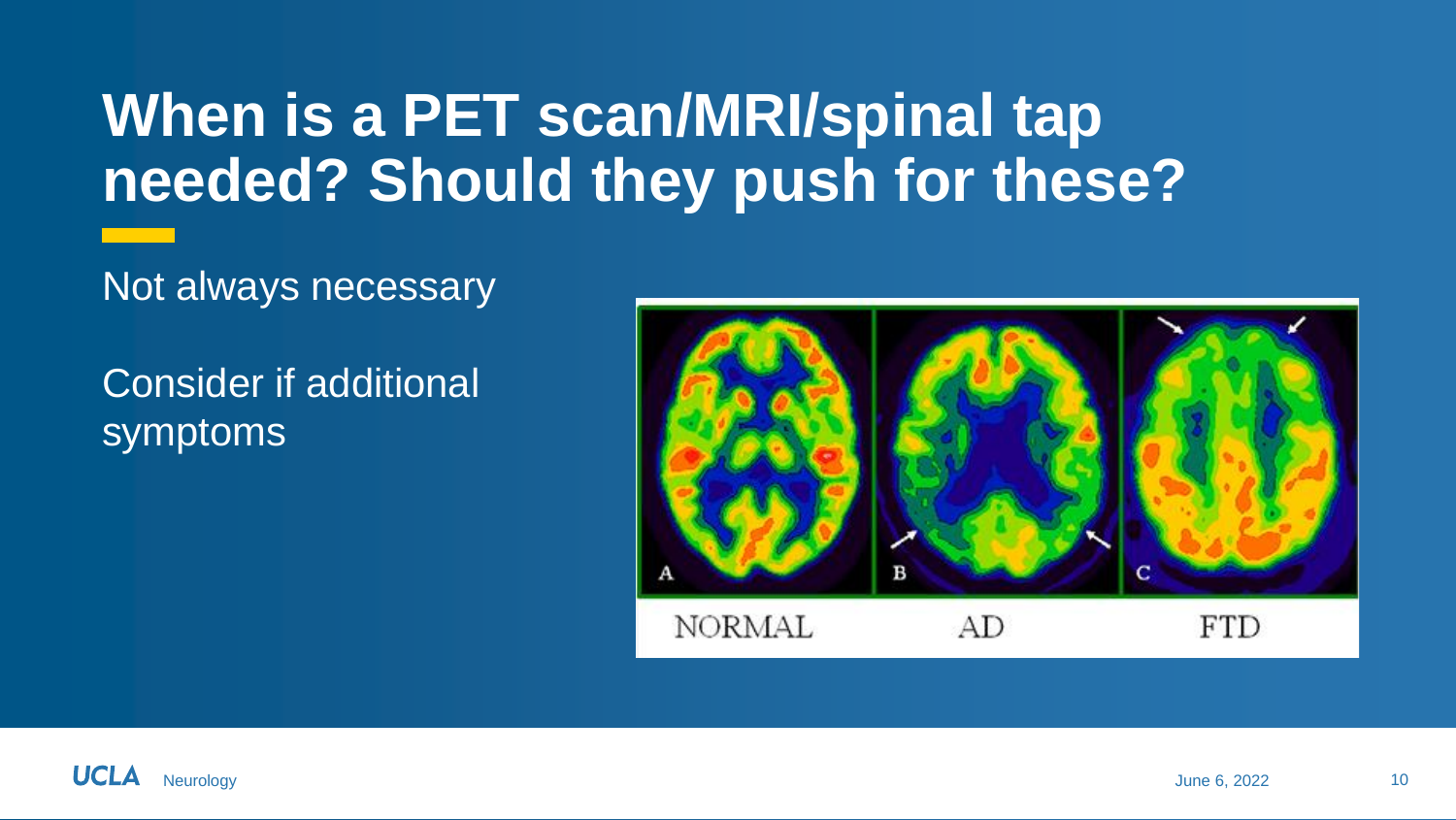### **How fast will disease progress? Is there a way to slow down the progression?**

- o Independent to needing some help  $\rightarrow$  3-5 years
- o Yes, progression may be slowed down

**Table 5. Dementia Severity Categories Based** on CDR-SB Scores

| <b>CDR-SB Range</b> | <b>Staging Category</b>           |  |  |  |
|---------------------|-----------------------------------|--|--|--|
| 0                   | Normal                            |  |  |  |
| $0.5 - 4.0$         | Questionable cognitive impairment |  |  |  |
| $0.5 - 2.0$         | Questionable impairment           |  |  |  |
| $2.5 - 4.0$         | Very mild dementia                |  |  |  |
| $4.5 - 9.0$         | Mild dementia                     |  |  |  |
| $9.5 - 15.5$        | Moderate dementia                 |  |  |  |
| 16.0-18.0           | Severe dementia                   |  |  |  |

Abbreviation: CDR-SB, Clinical Dementia Rating Scale Sum of Boxes score.

While the clinical course as measured by such scales is not necessarily linear, a number of studies have found that patients decline 3 to 3.5 points on average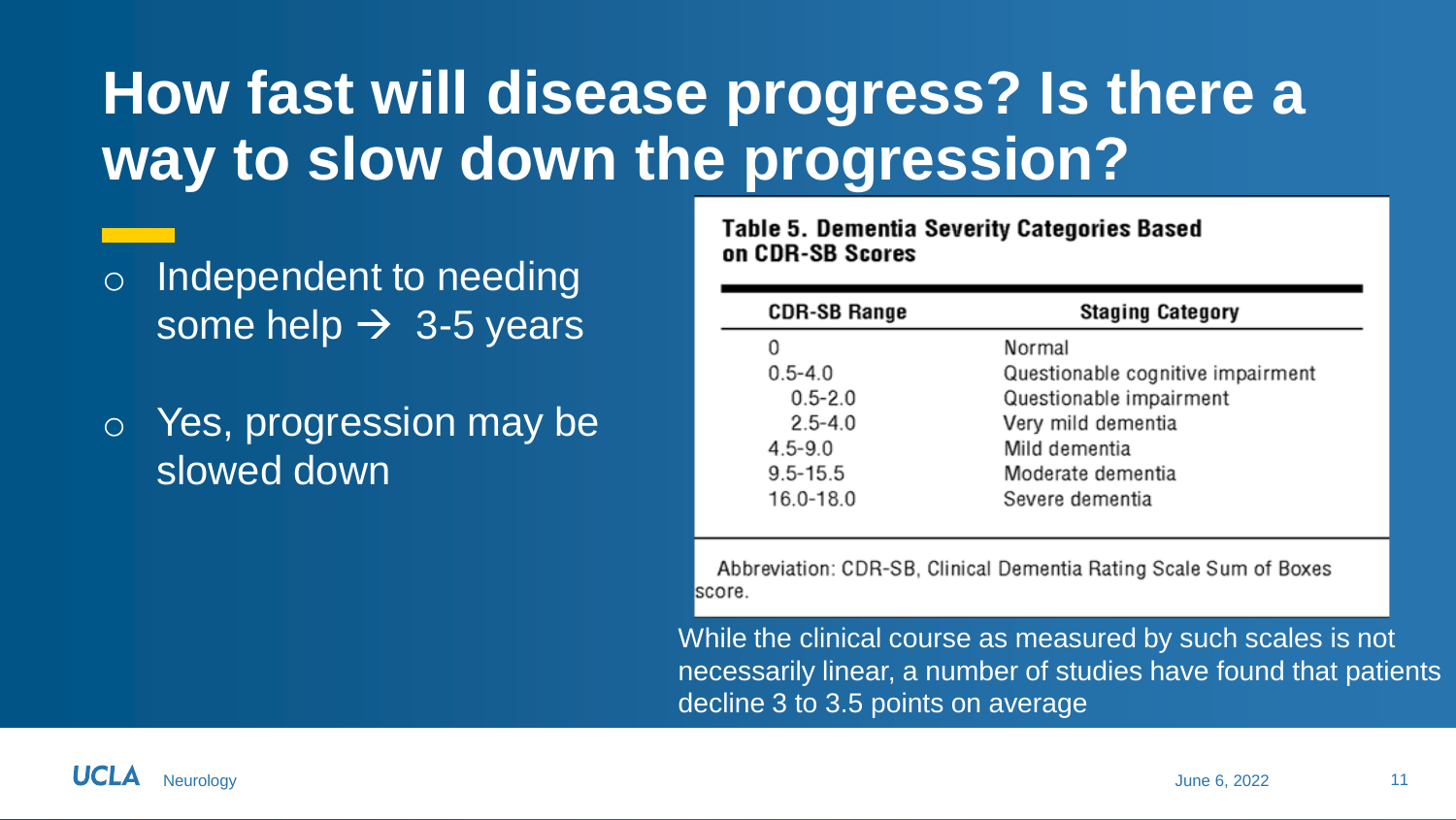## **What medications are available for AD/dementia and what do they actually do?**

- $\circ$  Anticholesterase inhibitors donepezil, rivastigmine
	- o Increase cholinergic system
- o Memantine N-methyl-D-aspartate (NMDA) receptor antagonist.
	- o Moderate to severe AD
	- o Neuroprotective
- o Aducanumab
	- o Block amyloid
- o Vascular risk factor, Behavior, Nonpharmacologic

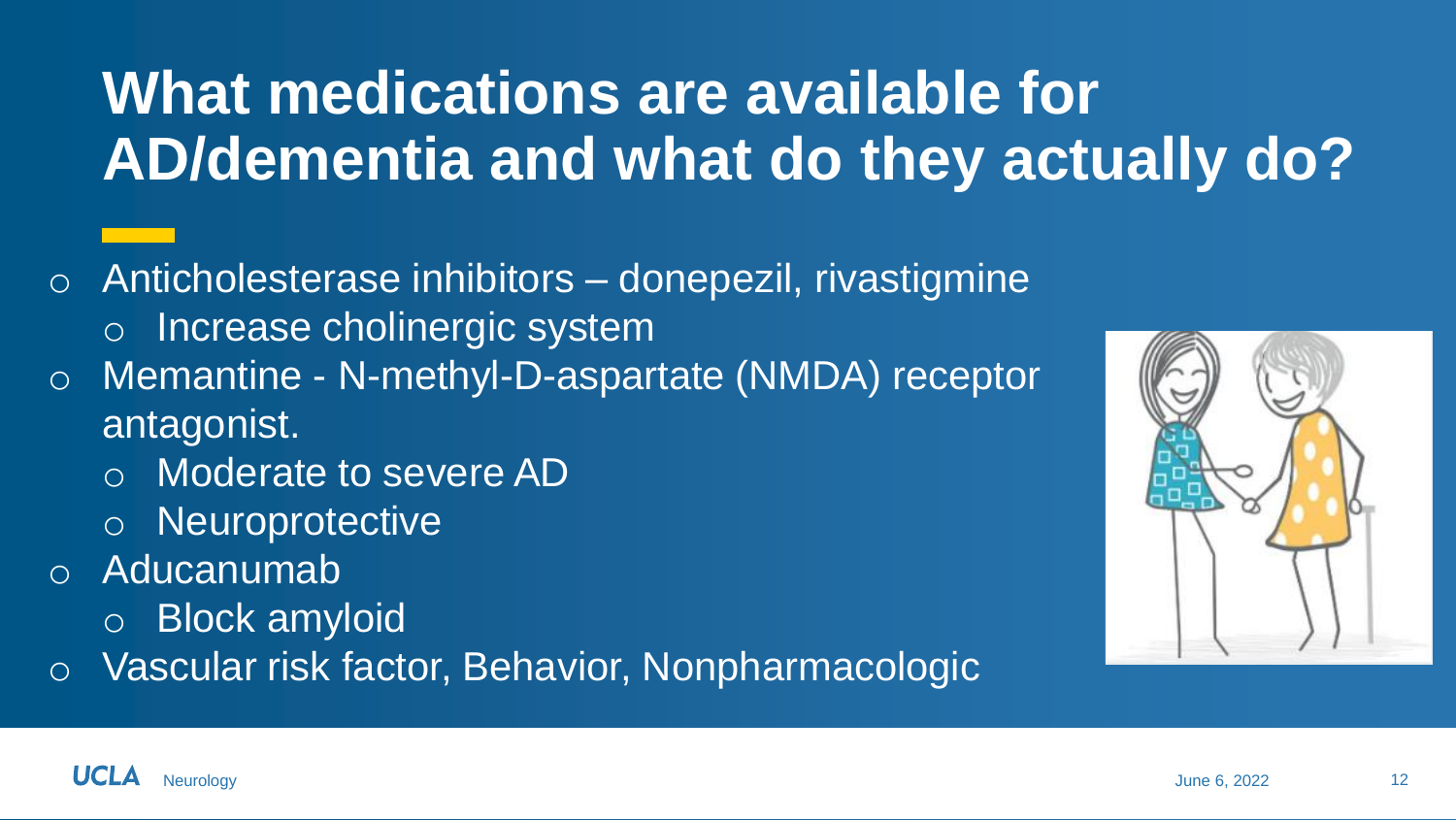## **If someone has serious side effects to AD/dementia meds, will they decline faster because they are not taking anything?**

#### Anticholinesterase inhibitors

o Delayed loss of independence for few months

#### **Memantine**

- o For cognition, function and behavior, there is mild benefit
	- o No change (memantine) vs mild worsening (placebo) over 6 months

Mild benefit, so if not taking, not a major decline

Review: Cholinesterase in hibitors for Alzheimers disease Comparison: 1 Cholinesterase inhibitor (optimum close) vs placebo Outcome: 2 MMSE mean change in score from baseline at 6 months or later (ITT-LOCF)

| Study or subgroup                                                                                                                                                                                           | ChEl<br>И | Mean (SD)       | Placebo<br>Ν | Mean (SD)                | Mean Ditterence<br>IV, Fixed, 95% CI |
|-------------------------------------------------------------------------------------------------------------------------------------------------------------------------------------------------------------|-----------|-----------------|--------------|--------------------------|--------------------------------------|
| DON-302                                                                                                                                                                                                     | 150       | 0.39(3.1)       | 154          | $-0.97(3.1)$             | -⊞–                                  |
| DON-311                                                                                                                                                                                                     | 103       | $-0.1$ $(4.05)$ | 102          | $-0.81(4.03)$            |                                      |
| DON-402                                                                                                                                                                                                     | 91        | 1.33(3.44)      | 55           | 0.09(3.05)               |                                      |
| DON-Feldman                                                                                                                                                                                                 | 131       | 1.35(4.01)      | 139          | $-0.44(3.99)$            |                                      |
| DON-Nordic                                                                                                                                                                                                  | 135       | $-0.5(4.1)$     | 137          | $-2.2(3.3)$              | $-$                                  |
| RIV-B303                                                                                                                                                                                                    | 242       | 0.22(3.5)       | 239          | $-0.5(3.6)$              |                                      |
| RIV-B304                                                                                                                                                                                                    | 227       | $-0.6(3.6)$     | 220          | $-1.4(3.6)$              |                                      |
| RIV-B351                                                                                                                                                                                                    | 354       | $-0.05(3)$      | 173          | $-0.7(3)$                |                                      |
| RIV-B352                                                                                                                                                                                                    | 231       | 2(3)            | 235          | $-0.9(3)$                |                                      |
| Total (95% CI)<br>Helerogeneity: Chi <sup>p</sup> - 46.53, dt - 8 (P<0.00001); l <sup>p</sup> -83%<br>Test for overall effect: $Z = 11.28$ $(P < 0.00001)$<br>Test for subgroup differences: Not applicable | 1664      |                 | 1454         |                          | ٠                                    |
|                                                                                                                                                                                                             |           |                 |              | $-10$<br>Favours placebo | -5<br>o<br>5<br>Favours ChEI         |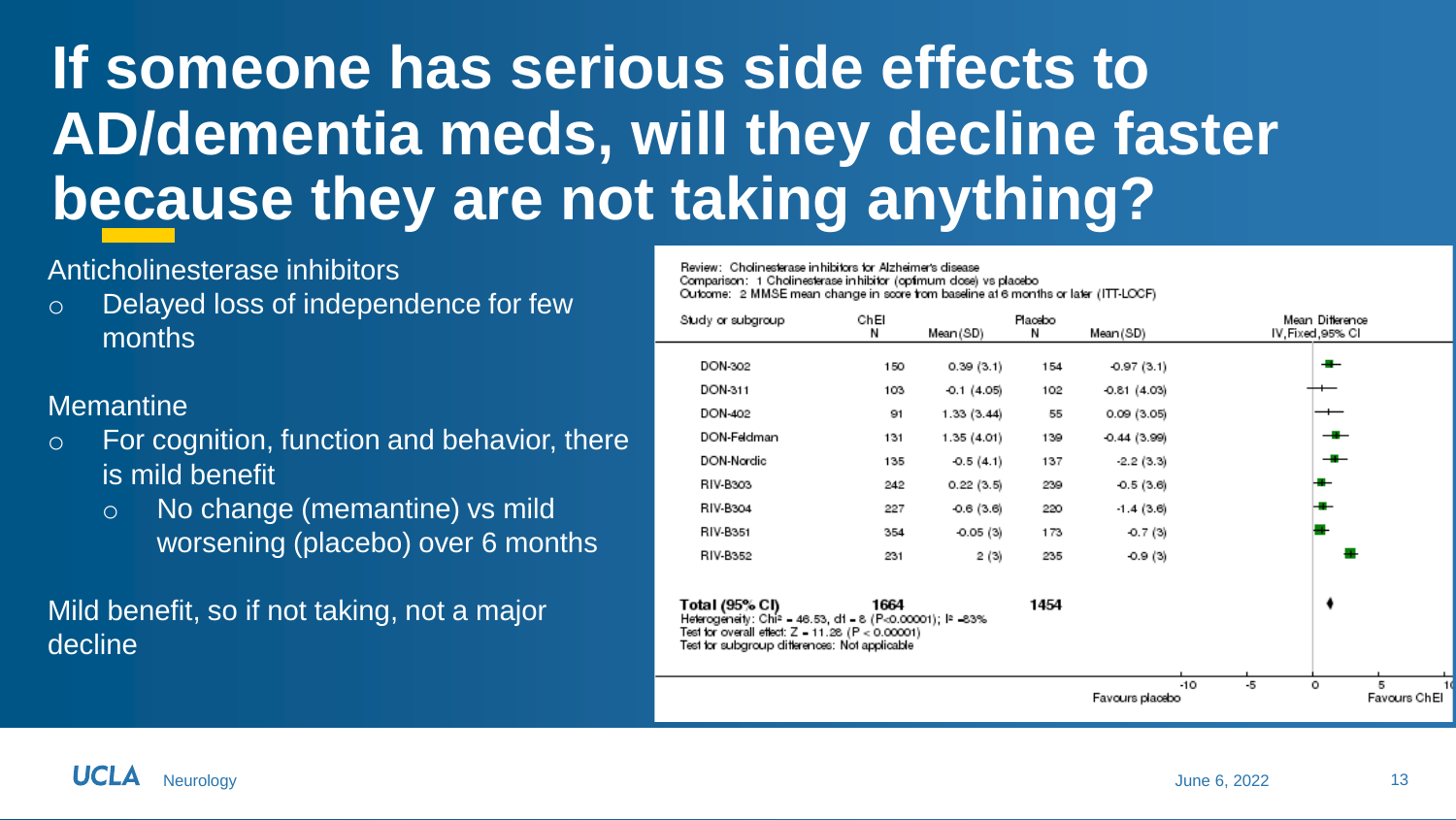### **Do natural supplements help with decreasing progression of disease?**

#### Vitamin E

??? **Antioxidants** Resveratrol and curcumin Vitamin D Ginkgo Biloba **Ginseng Huperzine** Vitamins B12 and B9



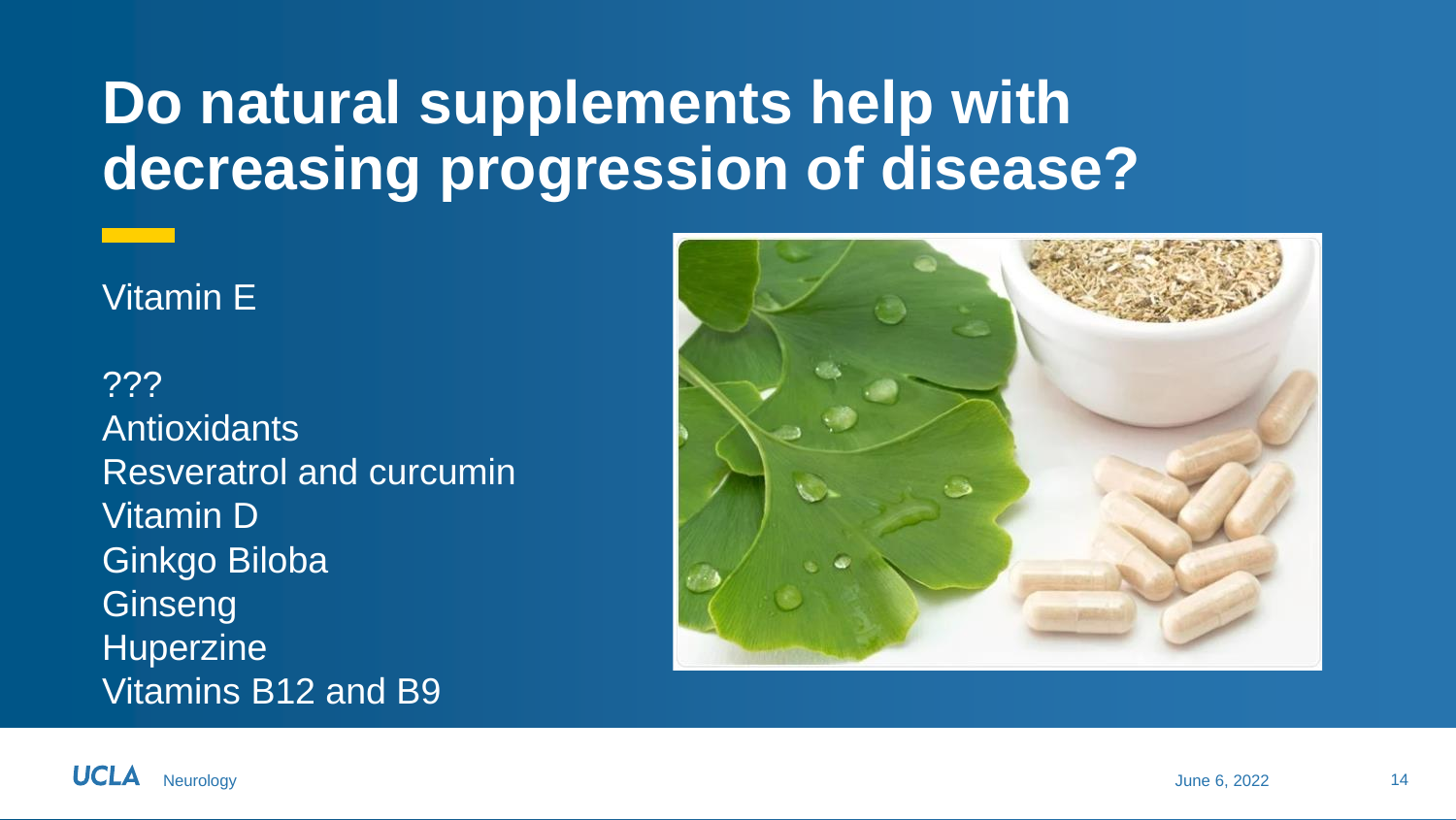**Are any alternative medications such as psychotropics or medical marijuana recommended to help with anxiety or other symptoms related to dementia?**

- o Antipsychotics
	- o Black box warning in older adult: increased mortality
	- o But used to control behavior
- o Anxiety
- o SSRI sertraline, citalopram o We typically don't use medical

marijuana



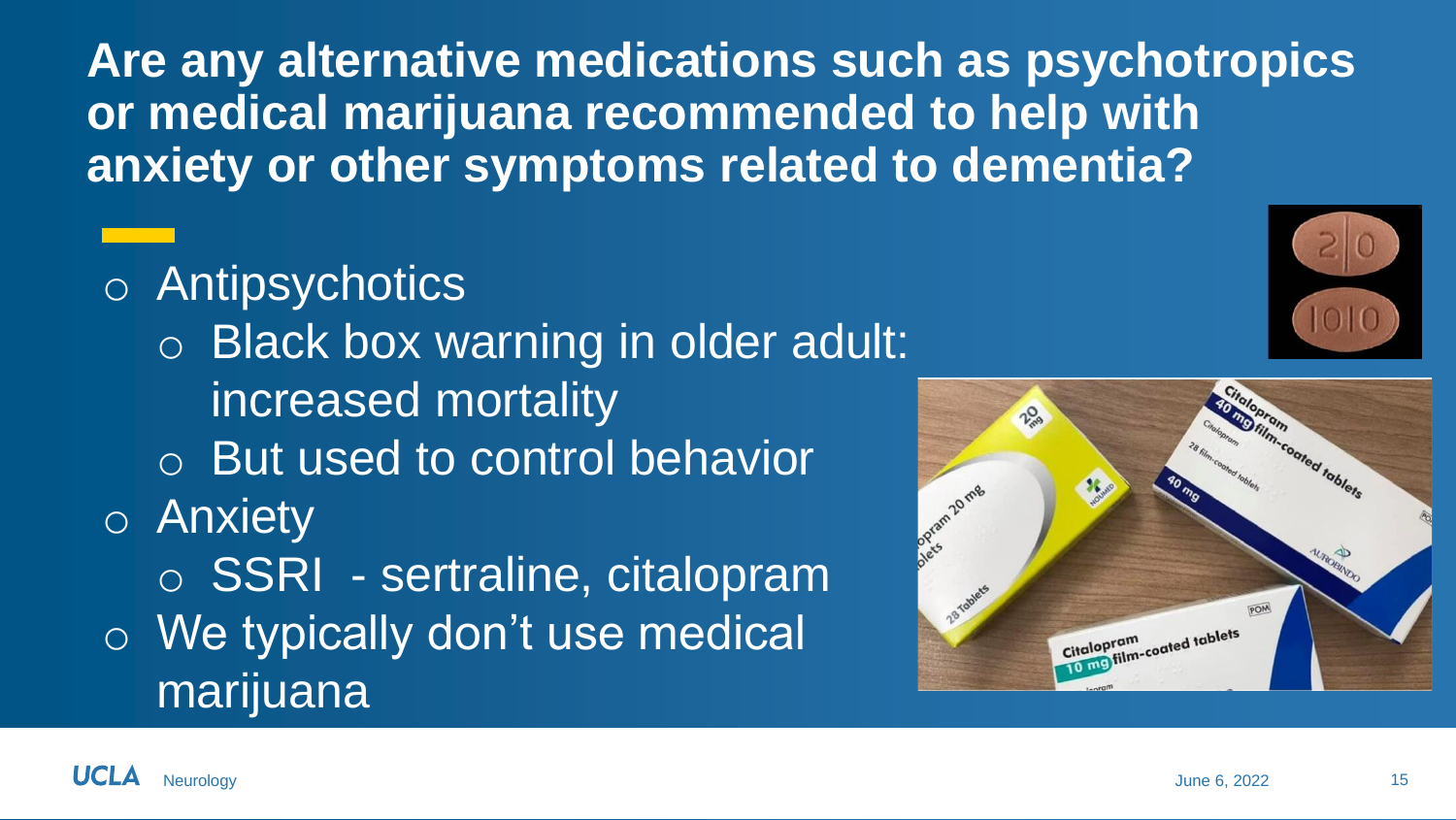# **Are there any lifestyle/nutrition changes that can help with brain health?**

- o Reduces vascular risk factors: high cholesterol, hypertension, smoking, diabetes, obesity
- o Nutrition
- o Exercise
- o Cognitive Training
- o Multidisciplinary

|                                     | Odds ratio (95% CI)  | p value             |        |  |  |  |  |  |
|-------------------------------------|----------------------|---------------------|--------|--|--|--|--|--|
|                                     | Intervention (n=554) | Control (n=565)     |        |  |  |  |  |  |
| Overall cognitive decline           |                      |                     |        |  |  |  |  |  |
| NTB total score                     | 1 (reference)        | $1.31(1.01 - 1.71)$ | 0.04   |  |  |  |  |  |
| Cognitive decline per domain        |                      |                     |        |  |  |  |  |  |
| NTB memory score                    | 1 (reference)        | $1.23(0.95 - 1.60)$ | $0-12$ |  |  |  |  |  |
| NTB executive functioning score     | 1 (reference)        | $1.29(1.02 - 1.64)$ | 0.04   |  |  |  |  |  |
| NTB processing speed score          | 1 (reference)        | $1.35(1.06 - 1.71)$ | 0.01   |  |  |  |  |  |
| NTB=neuropsychological test battery |                      |                     |        |  |  |  |  |  |

Table 2 Risk of cognitive decline from baseline to 24 months